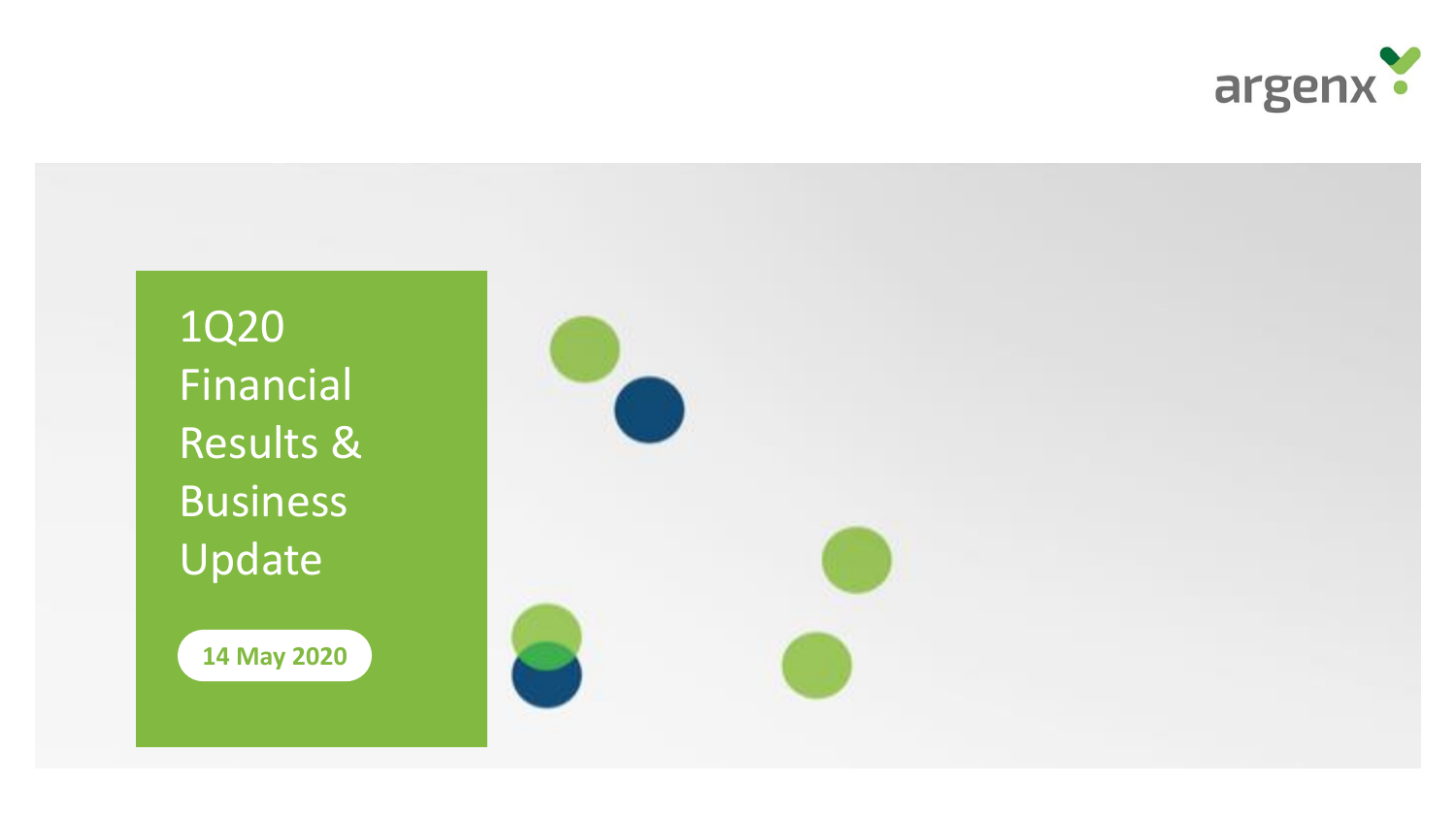#### Forward-Looking Statements



2

# **!**

This presentation has been prepared by argenx se ("argenx" or the "company") for informational purposes only and not for any other purpose. Nothing contained in this presentation is, or should be construed as, a recommendation, promise or representation by the presenter or the company or any director, employee, agent, or adviser of the company. This presentation does not purport to be all-inclusive or to contain all of the information you may desire. This presentation also contains estimates and other statistical data made by independent parties and by us relating to market size and growth and other data about our industry. This data involves a number of assumptions and limitations, and you are cautioned not to give undue weight to such estimates.

Safe Harbor: Certain statements contained in this presentation, other than present and historical facts and conditions independently verifiable at the date hereof, may constitute forward-looking statements. Examples of such forward-looking statements include those regarding our investigational product candidates and preclinical studies and clinical trials, and the status, plans, timing of expected data readouts and related presentations and related results thereof, including the design of our trials and the availability of data from them, the timing and achievement of our product candidate development activities, our ability to obtain regulatory approval of our product candidates, the expected size of the markets for our prouct candidates, future results of operations and financial positions, including potential milestones, business strategy, plans and our objectives for future operations. When used in this presentation, the words "anticipate," "believe," "can," "could," "estimate," "expect," "intend," "is designed to," "may," "might," "will," "plan," "potential," "predict," "objective," "should," or the negative of these and similar expressions identify forward-looking statements. Such statements, based as they are on the current analysis and expectations of management, inherently involve numerous risks and uncertainties, known and unknown, many of which are beyond the Company's control. Such risks include, but are not limited to: the impact of general economic conditions, general conditions in the biopharmaceutical industries, changes in the global and regional regulatory environments in the jurisdictions in which the Company does or plans to do business, market volatility, fluctuations in costs and changes to the competitive environment. Consequently, actual future results may differ materially from the anticipated

results expressed in the forward-looking statements. In the case of forward-looking statements regarding investigational product candidates and continuing further development efforts, specific risks which could cause actual results to differ materially from the Company's current analysis and expectations include: failure to demonstrate the safety, tolerability and efficacy of our product candidates; final and quality controlled verification of data and the related analyses; the expense and uncertainty of obtaining regulatory approval, including from the U.S. Food and Drug Administration and European Medicines Agency; the possibility of having to conduct additional clinical trials; our ability to obtain and maintain intellectual property protection for our product candidates; and our reliance on third parties such as our licensors and collaboration partners regarding our suite of technologies and product candidates. Further, even if regulatory approval is obtained, biopharmaceutical products are generally subject to stringent on-going governmental regulation, challenges in gaining market acceptance and competition. These statements are also subject to a number of material risks and uncertainties that are described in the Company's filings with the U.S. Securities and Exchange Commission ("SEC"), including in argenx's most recent annual report on Form 20-F filed with the SEC as well as subsequent filings and reports filed by argenx with the SEC. The reader should not place undue reliance on any forward-looking statements included in this presentation. These statements speak only as of the date made and the Company is under no obligation and disavows any obligation to update or revise such statements as a result of any event, circumstances or otherwise, unless required by applicable legislation.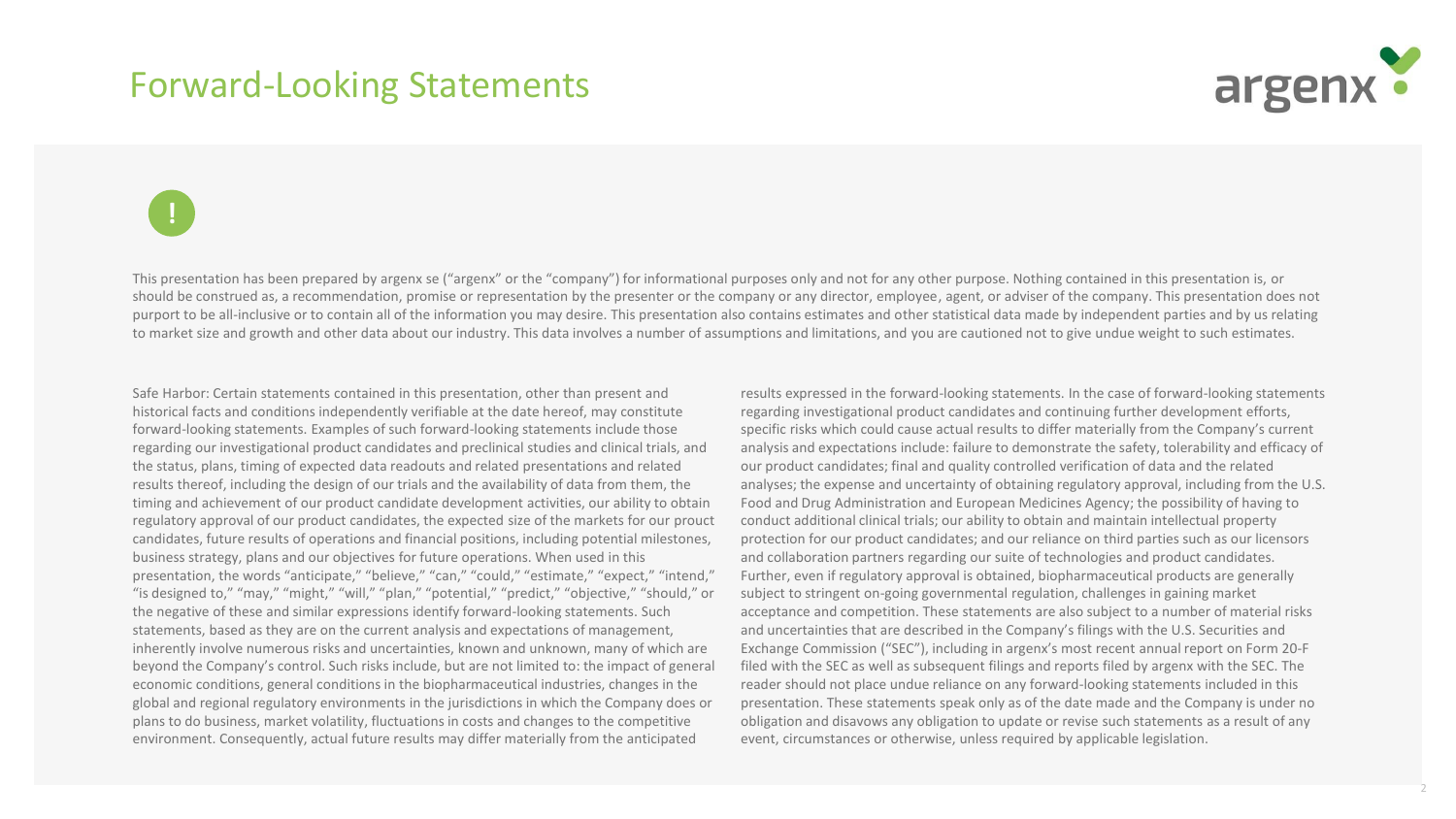### Navigating The Impact Of COVID-19



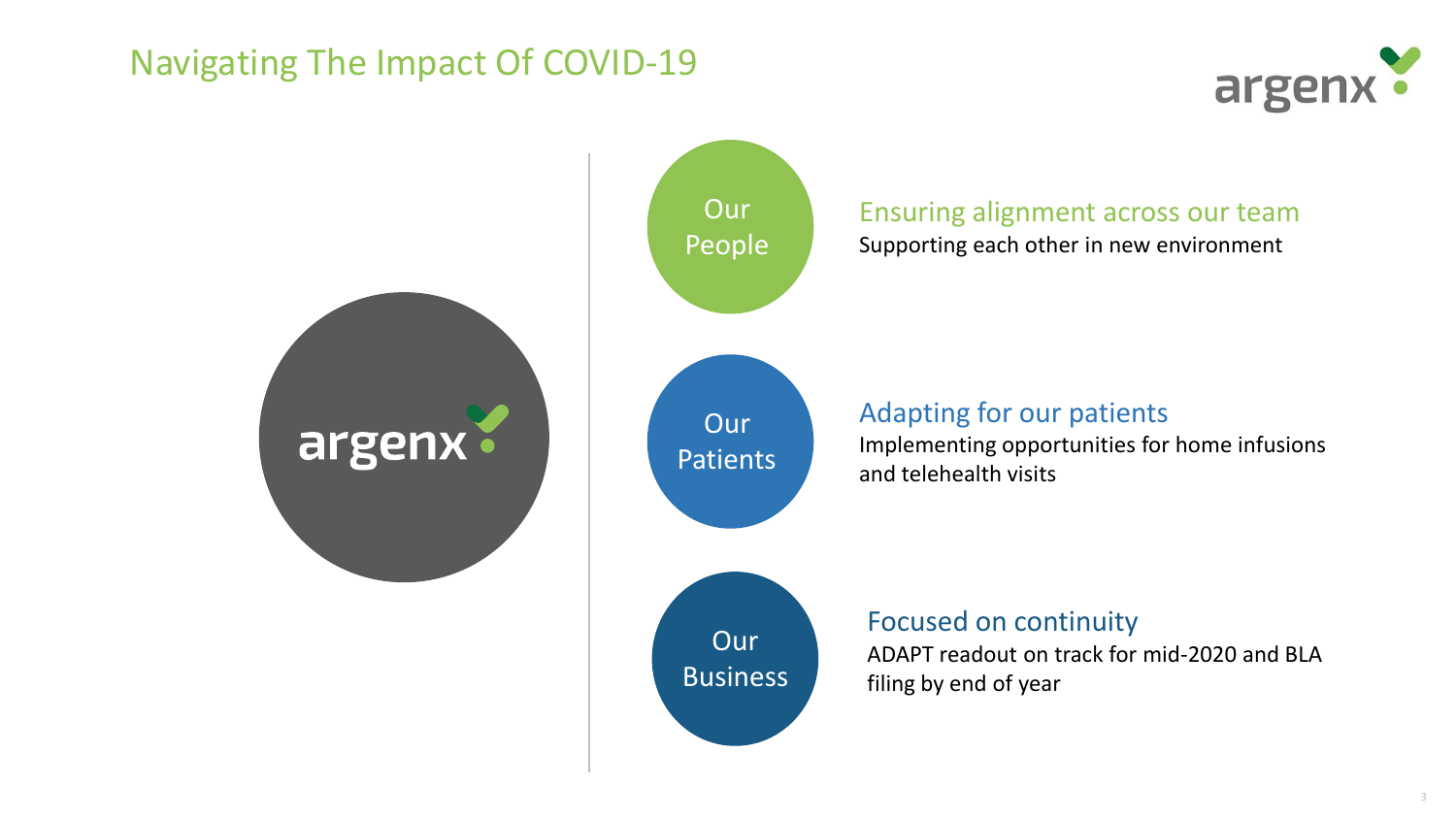### Agenda for today



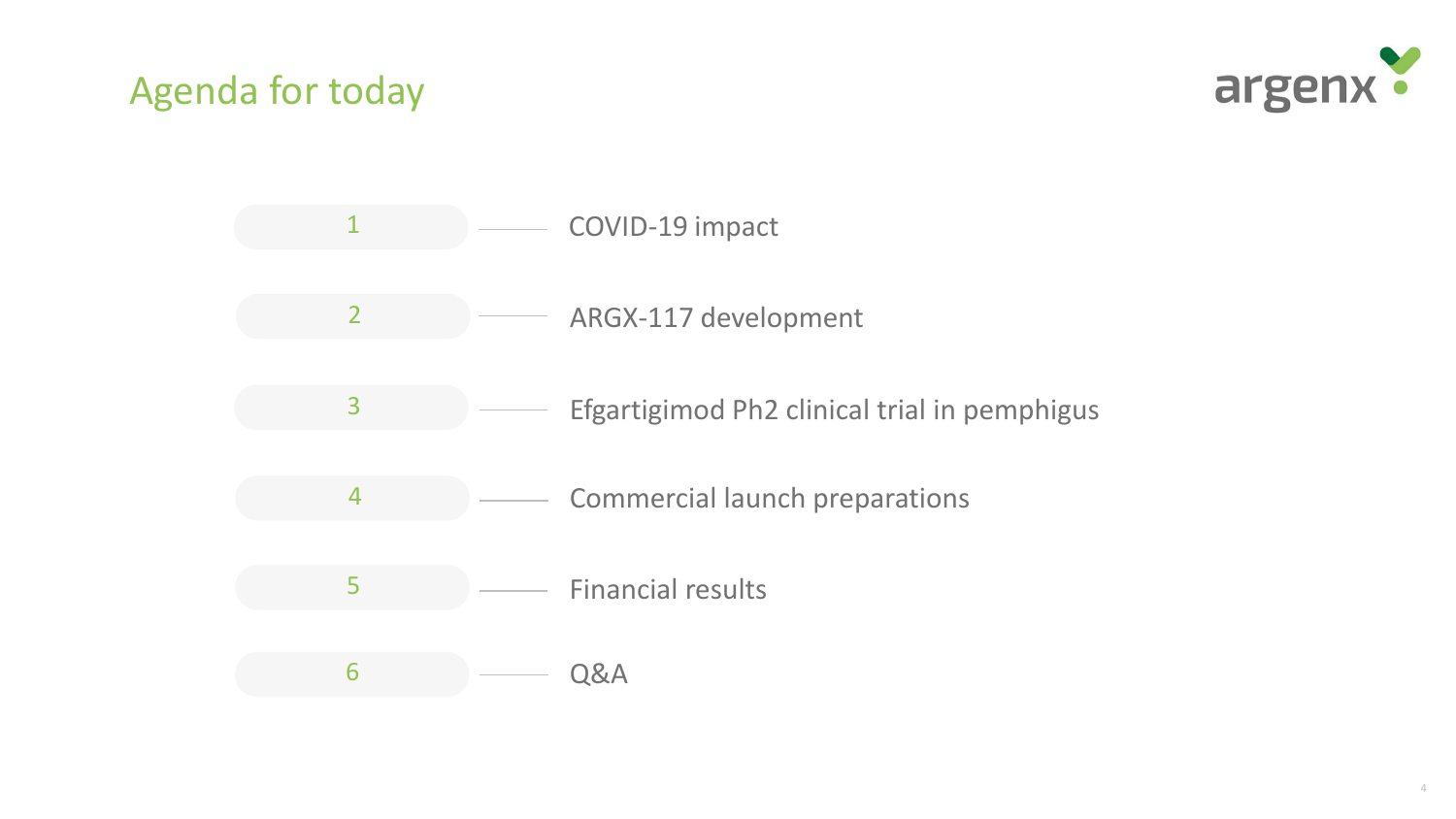### Innovative ADAPT Trial Designed To Meet Clinical Practice





Primary endpoint (AChR+): % responders after first treatment cycle

Responder: ≥2 ADL points for at least 4 consecutive weeks **any time** within initial treatment cycle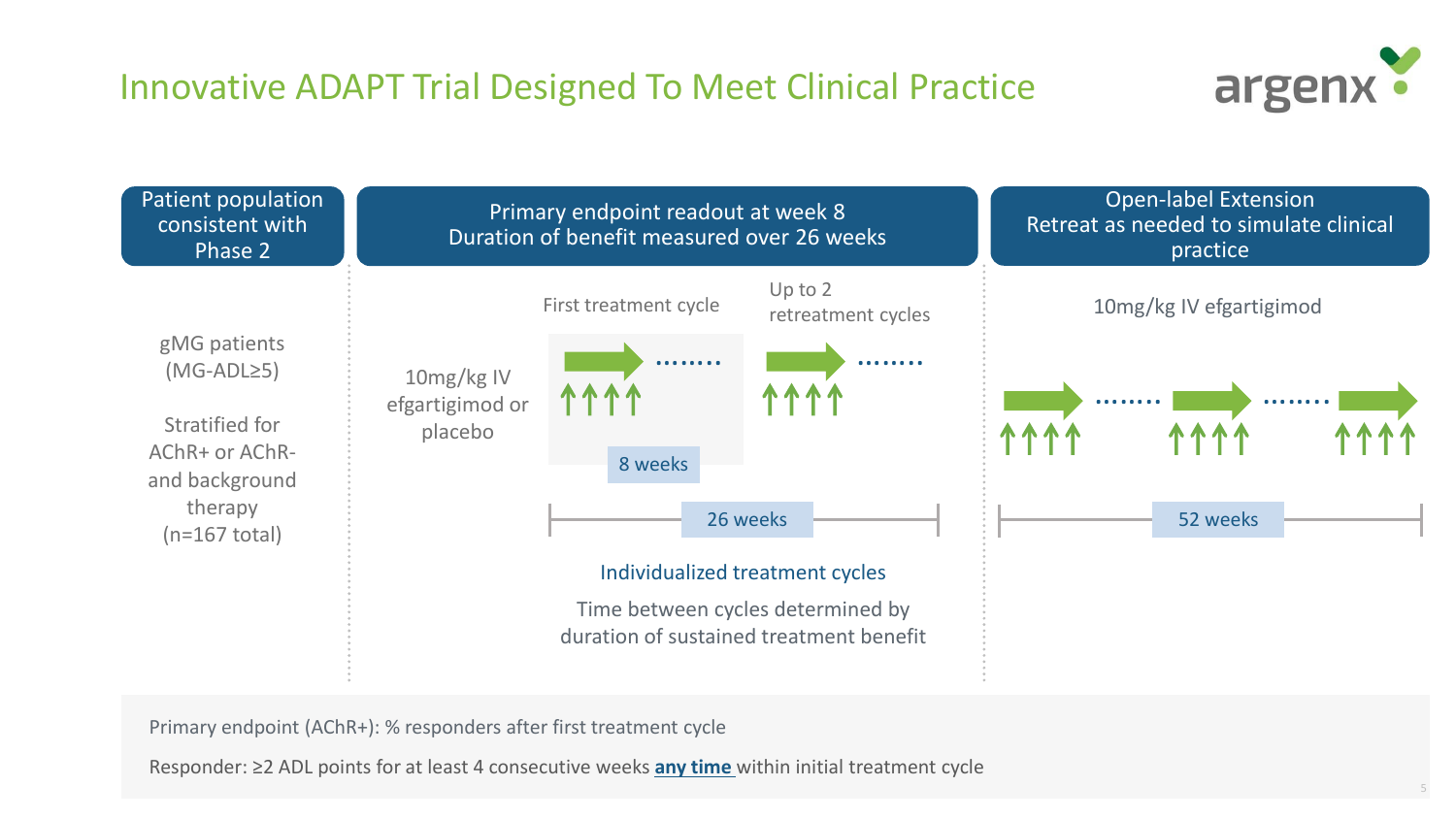#### Deep Antibody Pipeline Of Differentiated Candidates



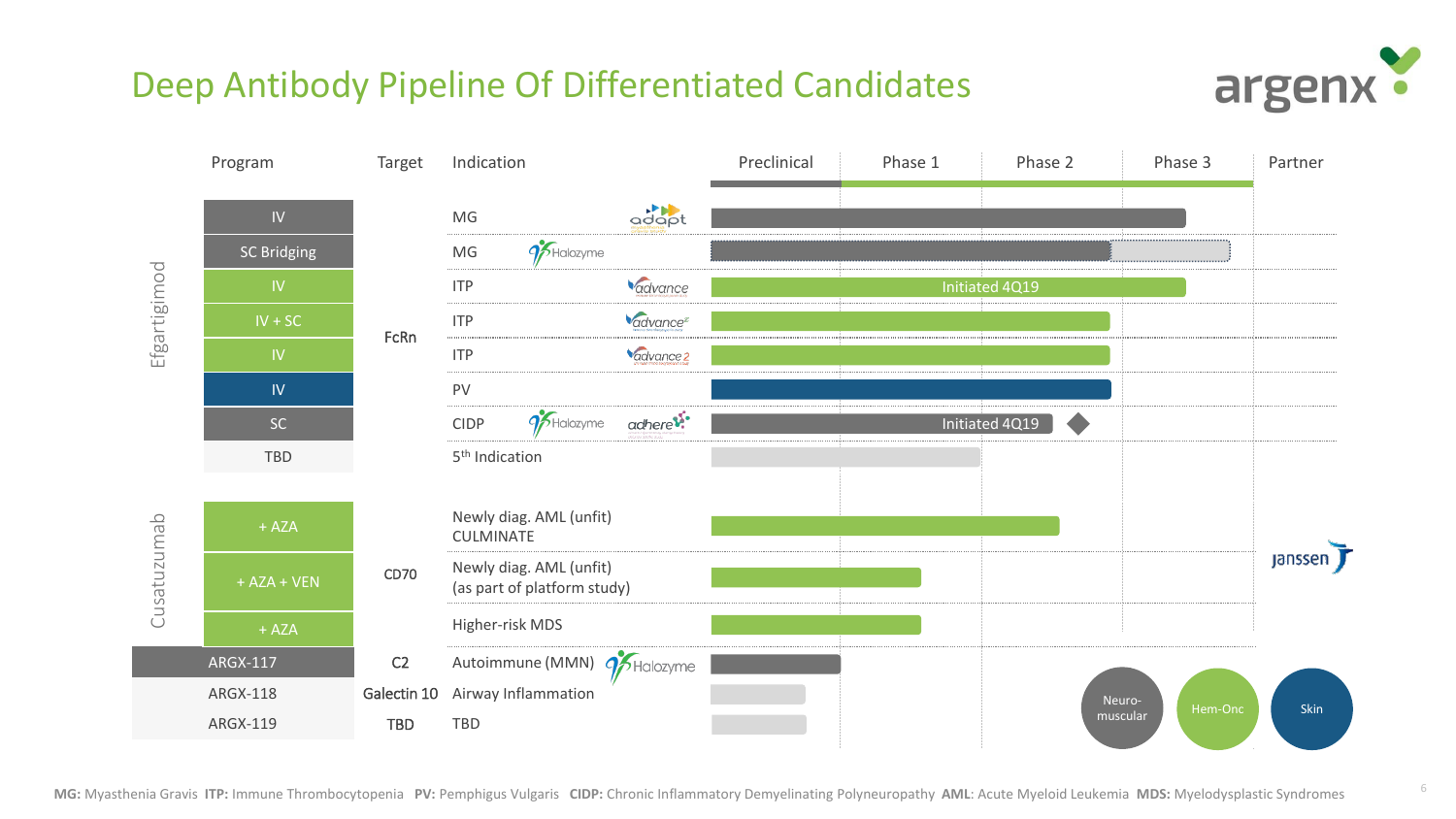#### Clinical Trials Of Our Partners



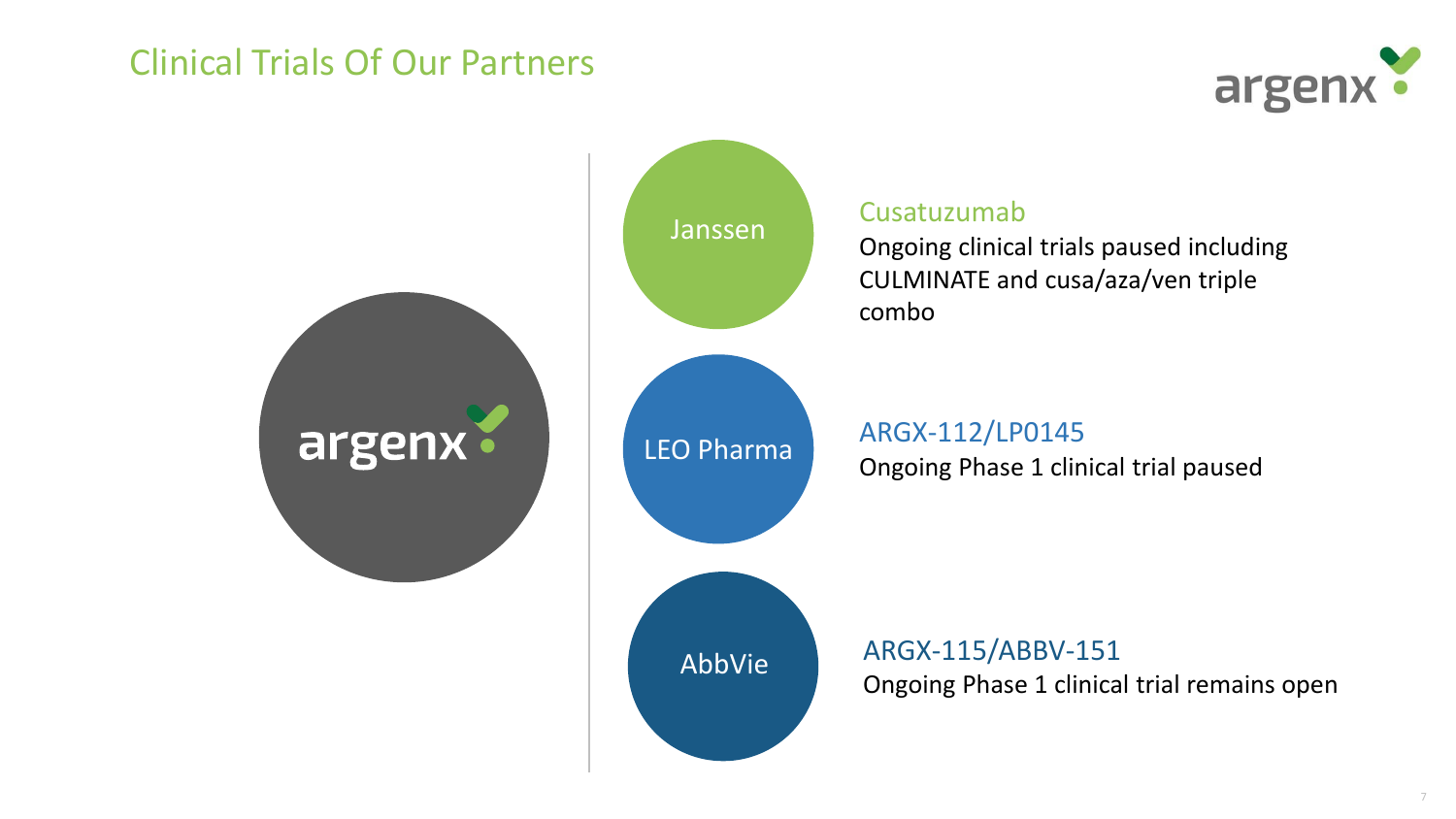### Evaluate C2 Inhibitor ARGX-117 In COVID-19 Patients





- Complement system
	- Activates inflammation response
	- Leads to ARDS (Acute Respiratory Distress Syndrome) in coronavirus infections

• C2

- Sits at the junction of classical and lectin pathways
- Both implicated in downstream inflammatory response
- Ongoing clinical trial in COVID-19 patients
	- First-in-human trial of ARGX-117
	- Potential to gather key metrics on ARGX-117 including PK/PD/tolerability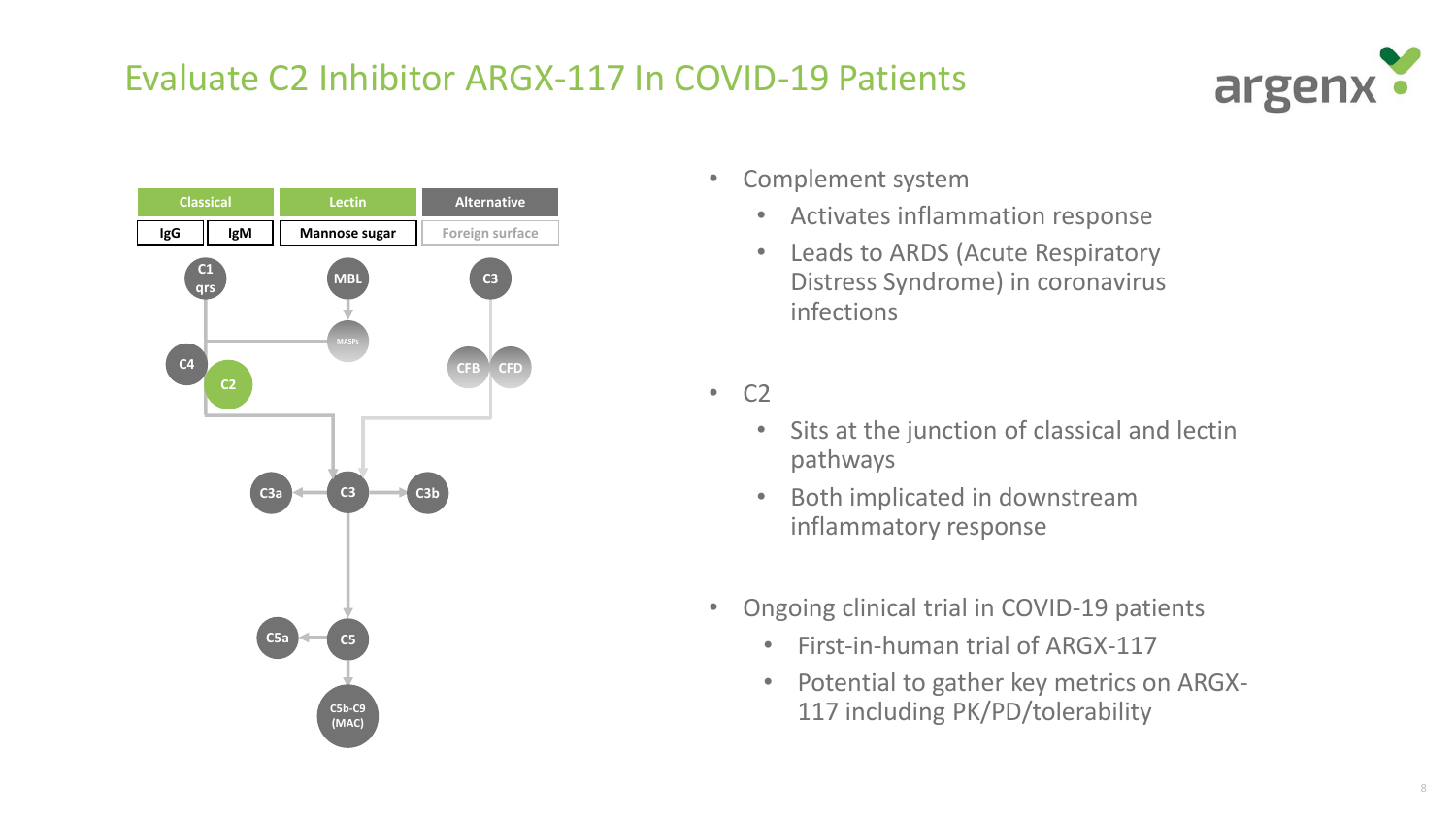### Adaptive Phase 2 Proof-Of-Concept Trial

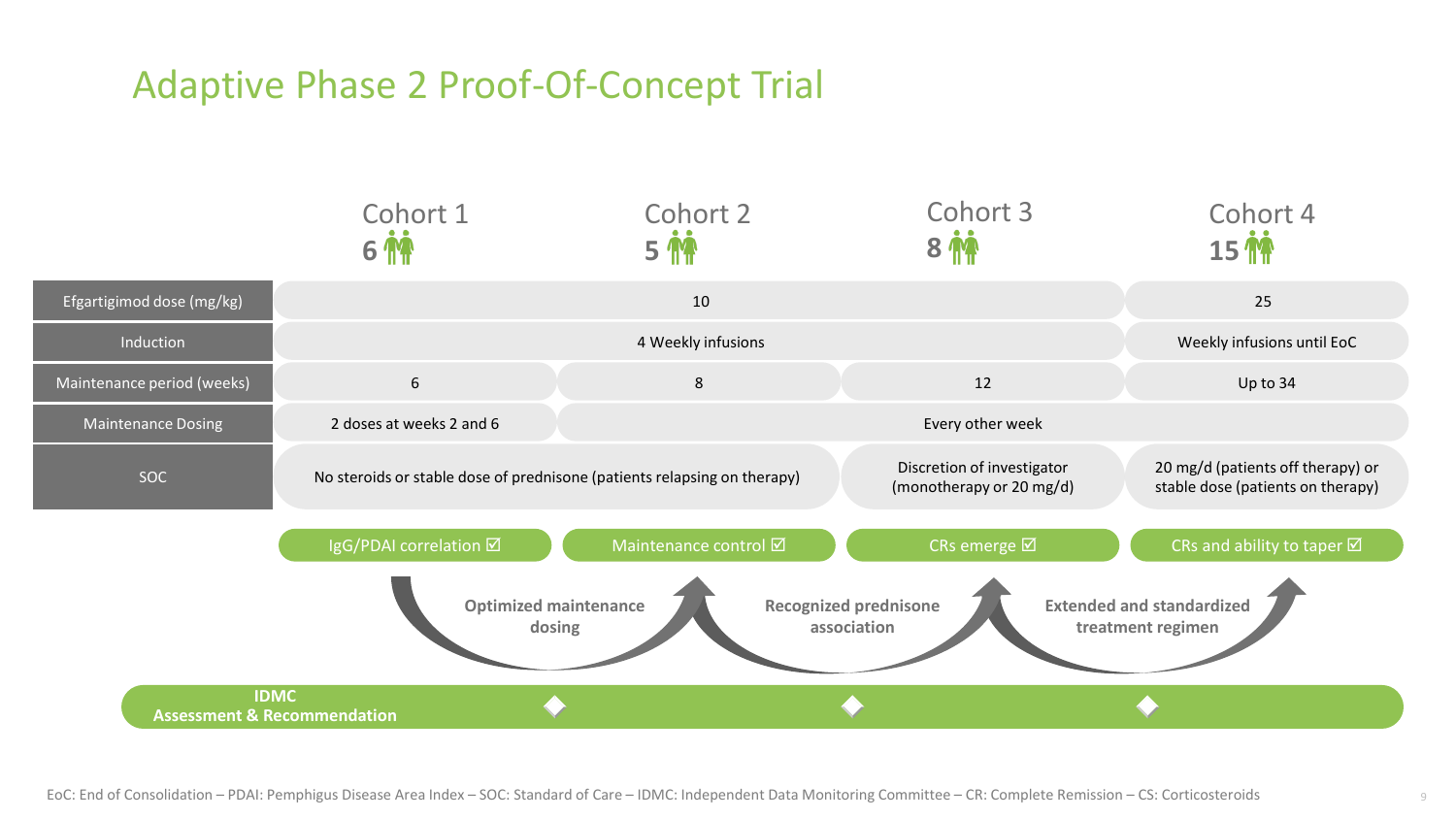## Phase 2 Proof-Of-Concept Data Support Advancement To Phase 3

| Fast onset of action          | 90% disease control (28/31 patients) - majority after 1-2 infusions<br>Median time to DC: 15 to 22 days (mono/combo therapy) |
|-------------------------------|------------------------------------------------------------------------------------------------------------------------------|
| Deep responses                | 70% complete clinical remission (7/10 patients) on optimized dosing*<br>Time to CR: 2-13 weeks                               |
|                               | 11/15 patients in Cohort 4 achieved EoC<br>Steroid sparing potential demonstrated                                            |
|                               | Durable responses observed and 11 patients still on study                                                                    |
| <b>Favorable tolerability</b> | Determined by independent monitoring committee                                                                               |
| <b>Potential synergy</b>      | Efgartigimod clears a-Dsg antibodies/Steroids stimulate Dsg synthesis                                                        |

\* At least biweekly efgartigimod + corticosteroids @ 0.25-0.5mg/kg 10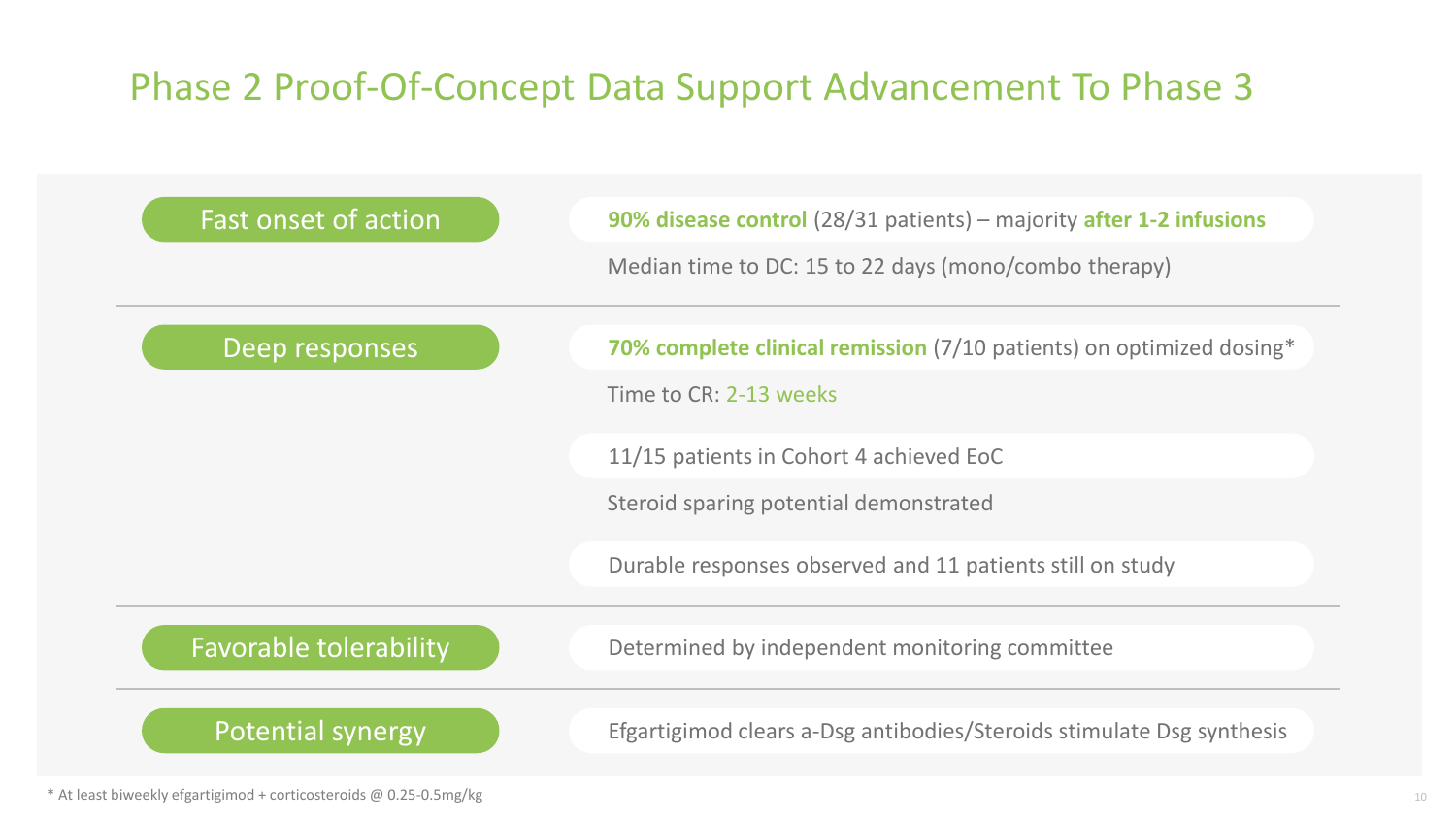### Potential To Disrupt Current MG Treatment Paradigm



Vision: Efgartigimod positioned to be used early and more broadly within existing paradigm



**efgartigimod**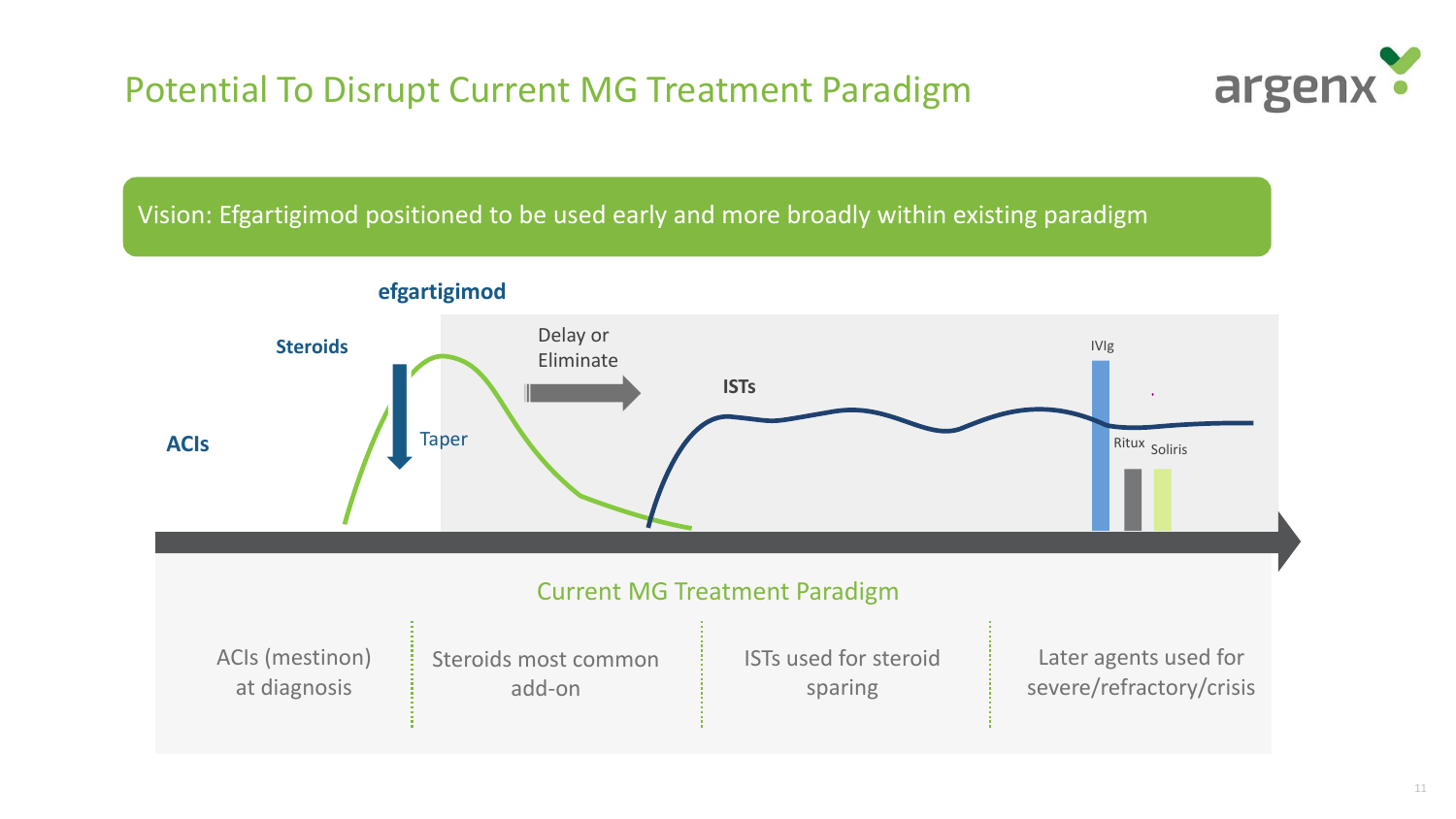## Addressable MG Market: Patients Who Need Therapy Beyond Steroids



**65,000** adult myasthenia gravis patients in U.S.

> **55,000** patients have generalized form of myasthenia gravis

> > **20,000** patients require more aggressive treatment

## 85%

of MG patients have generalized form of disease

36%

of patients require treatment beyond steroids and ACIs

Estimated Efgartigimod Addressable Market

20,000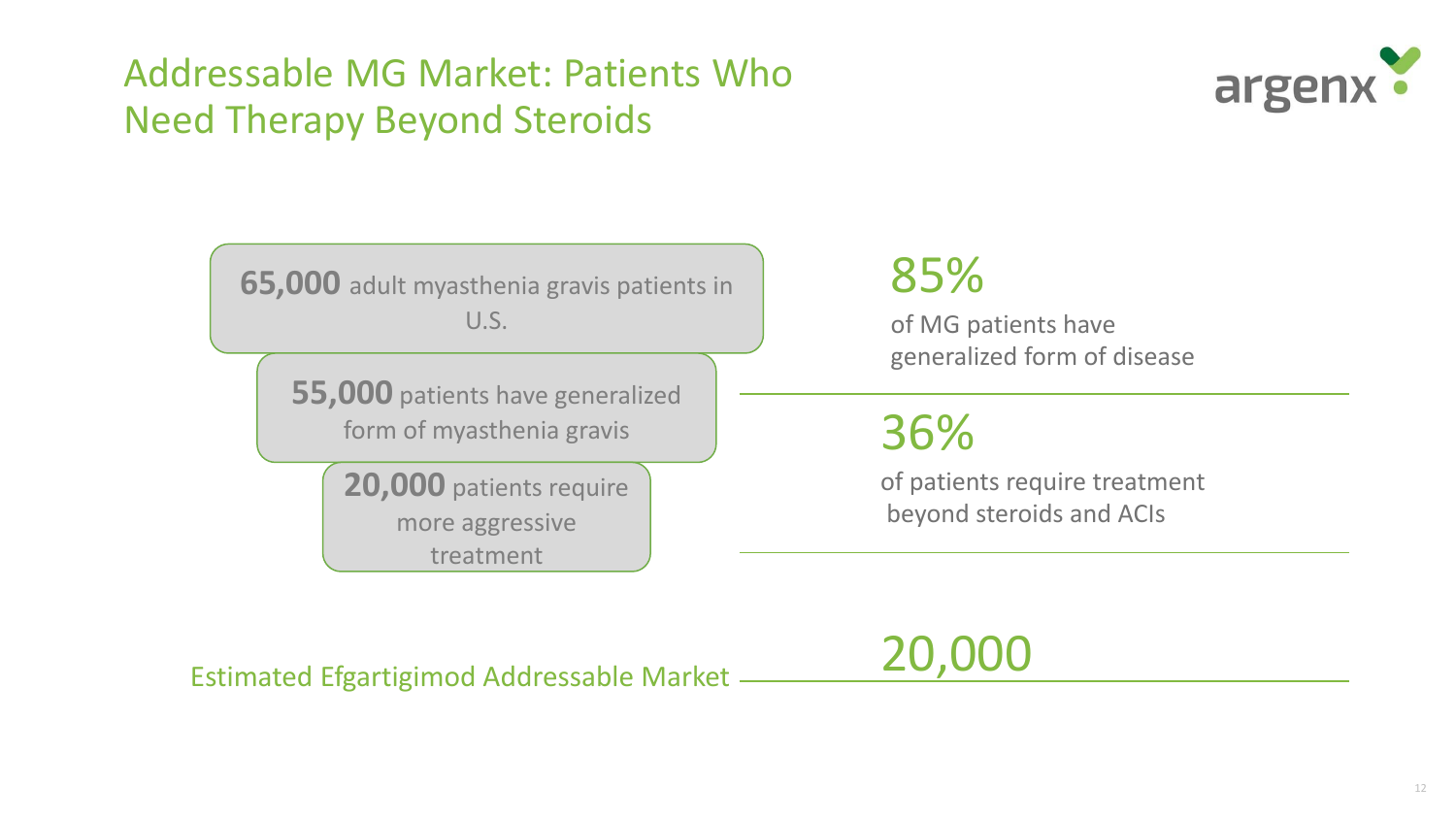### 1Q2020 Financials



|                                                                                                                      | Three months ended<br>March 31 |            |           |
|----------------------------------------------------------------------------------------------------------------------|--------------------------------|------------|-----------|
| in thousands of $\epsilon$                                                                                           | 2020                           | 2019       | Variance  |
| Revenue                                                                                                              | 19,171                         | 36,453     | (17, 282) |
| Other operating income                                                                                               | 4,237                          | 3,564      | 673       |
| Total operating income                                                                                               | 23,408                         | 40,017     | (16, 609) |
| Research and development expenses                                                                                    | (94, 917)                      | (34, 752)  | (60, 165) |
| Selling, general and administrative expenses                                                                         | (25,038)                       | (11, 306)  | (13, 732) |
| <b>Operating loss</b>                                                                                                | (96, 547)                      | (6,041)    | (90, 506) |
| Financial income                                                                                                     | 1,742                          | 3,458      | (1,716)   |
| Financial expense                                                                                                    | (4,998)                        |            | (4,998)   |
| Exchange gain/(losses)                                                                                               | 20,845                         | 9,512      | 11,333    |
| Profit/(Loss) before taxes                                                                                           | (78, 958)                      | 6,929      | (85, 887) |
| Income tax expense                                                                                                   | (1,088)                        | (180)      | (908)     |
| Profit/(Loss) for the period and total comprehensive loss                                                            | (80,046)                       | 6,749      | (86, 795) |
| Weighted average number of shares outstanding                                                                        | 42,786,194                     | 37,497,705 |           |
| Basic profit/(loss) per share (in $\epsilon$ )                                                                       | (1.87)                         | 0.18       |           |
| Diluted profit/(loss) per share (in $\epsilon$ )                                                                     | (1.87)                         | 0.17       |           |
|                                                                                                                      |                                |            |           |
| Net increase/(decrease) in cash, cash equivalents and current<br>financial assets compared to year-end 2019 and 2018 | (30, 287)                      | 397,052    |           |
| Cash, cash equivalents and current financial assets at the end of the period                                         | 1,305,534                      | 961,621    |           |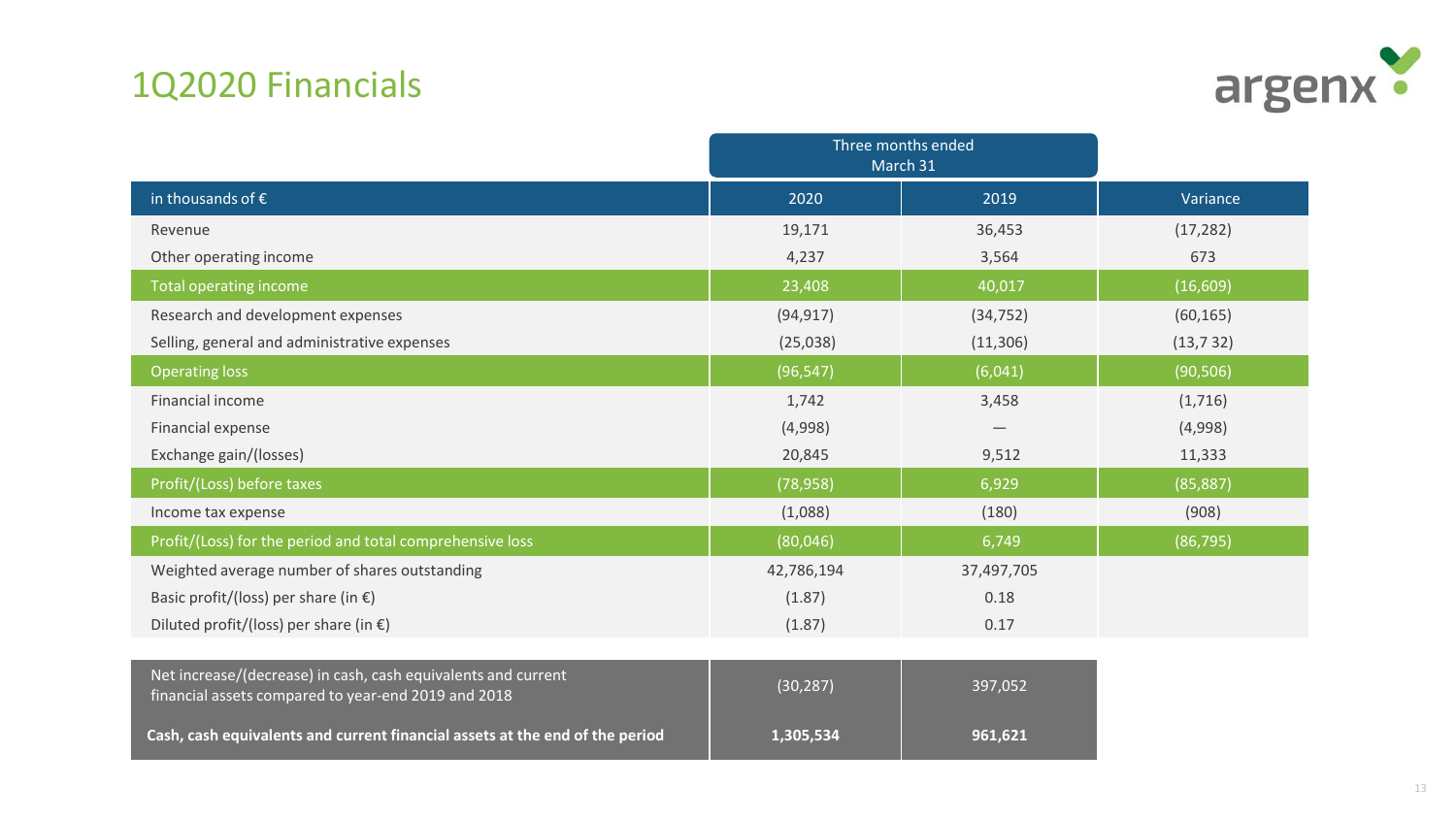### Our Key Priorities In 2020







#### Prepare for launch

Execute pipeline: 5 registrational and 7 Phase 1-2 trials



2

Expand through Immunology Innovation Program